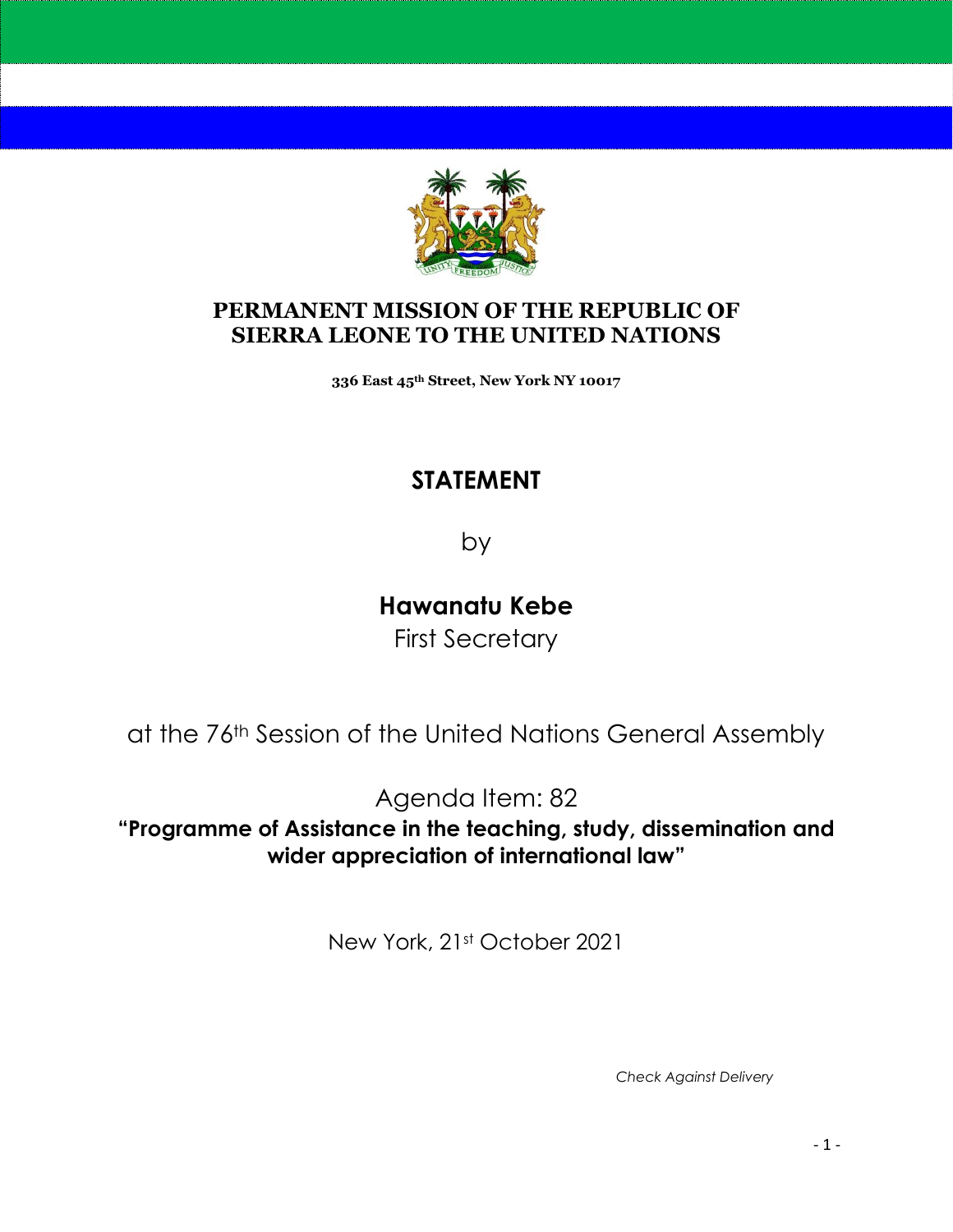#### **Madam Chair, Excellencies, Distinguished Delegates,**

 The delegation of Sierra Leone respectively aligns this statement with the statement delivered by the distinguished representative of the **Kingdom of Morocco** on behalf of the African Group.

 We thank the Secretary-General for his report **A/76/404** on the agenda item "*United Nations Programme of Assistance in the Teaching, Study, Dissemination and Wider Appreciation of International law*", which covers both the implementation of the Programme in 2021 and the activities planned for 2022.

We commend the Office of Legal Affairs, and in particular the Codification Division, its committed staff led by the Secretary of the Advisory Committee, Ms. Jessica Elbaz, for the effective implementation of the Programme of Assistance. We also commend the Permanent Representative of Ghana, **His Excellency Harold Adlai Agyeman**, in his capacity as Chair of the Advisory Committee, for his commitment and effective coordination of the Committee. We also thank the Members of the Committee for their hard work and commitment.

Sierra Leone notes with appreciation that the usual activities highlighted for 2021 though not carried out as planned, as the world continues to grapples with the impacts of the COVID19 pandemic. We, however, commend the innovation of "remote self-paced learning curriculum" and online workshops as interim means for capacity building. We also commend the "efficient use of available resources" and opportunities to navigate the current challenges to provide the much-needed capacity support on international law, especially to developing States.

We note the value and importance the regional courses continue to provide on international law, as a complementary initiative to the international law fellowship, providing an expanded access to rich teaching and study of international law in Africa, Asia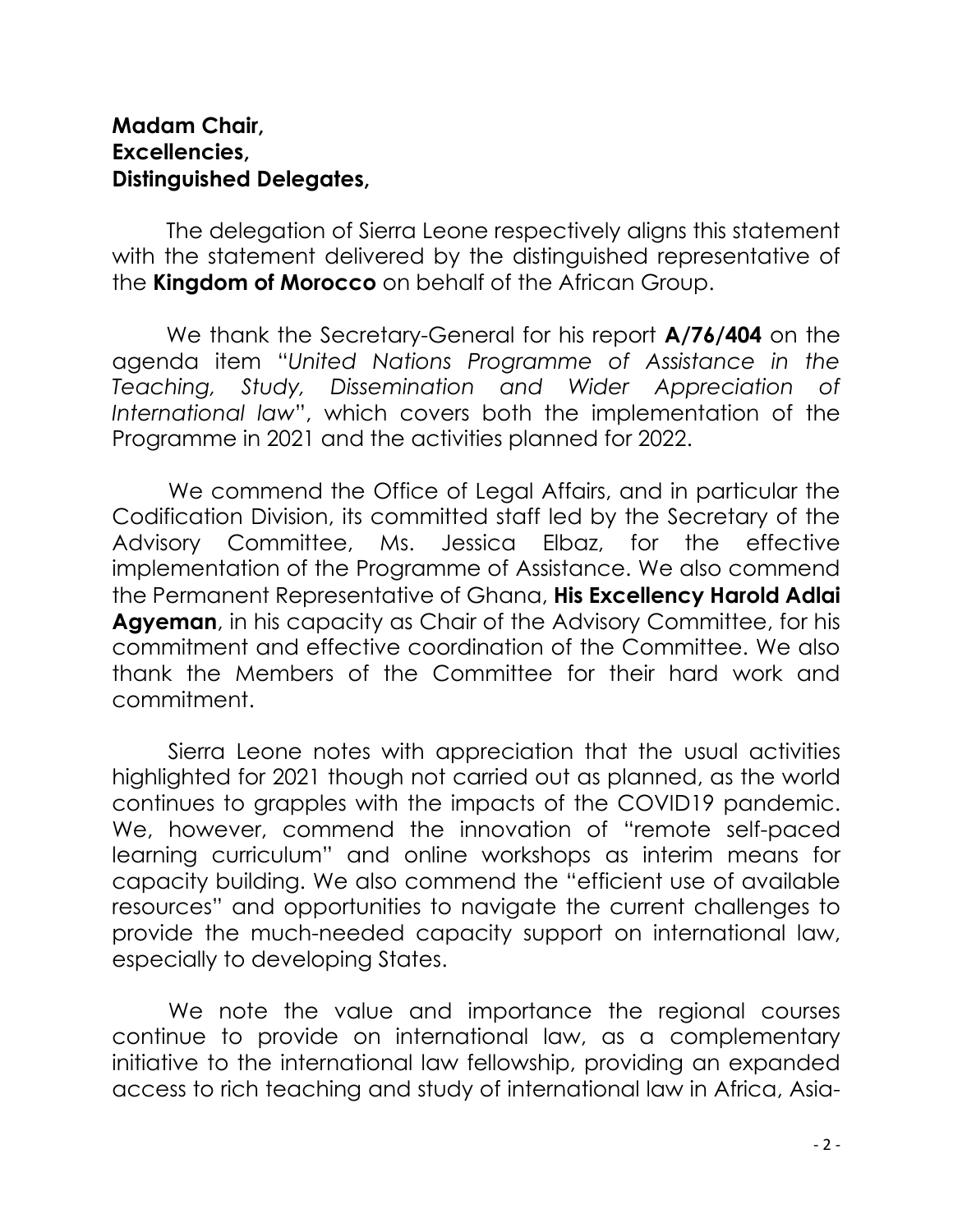Pacific and Latin America and the Caribbean regions. The Pilot and subsequent online regional courses are highly welcome by my delegation as this adds to the effective use of electronic and online resources in the wider dissemination of international law. We take note with appreciation of the selected topics for the online workshops and their importance to the international community as a whole.

Sierra Leone also welcomes the continued utilization of the Alumni network of participants to further promote greater understanding and interactive dialogue on contemporary international law issues and commends the initiative of the availability of online repository of international law materials to the network.

## **Madam Chair,**

Sierra Leone notes with appreciation the increase in application and participation from the Africa regional courses from 147 in 2020 to 189 in 2021, indicating on the one hand the importance of this sessions to the African continent, while highlighting on the other hand, the effective implementation of the programme of assistance. We however note the decrease in female participation as a point of concern and recommends that the Committee identifies and develop ways to address this issue. Gender parity is of great importance to Sierra Leone, and we see the need for gender parity to not only be reflected across all initiatives within the UN systems but to be promoted as well. We, therefore, invite the Advisory Committee and Secretary to examine means to promote gender parity in the usual activities of the Programme of Assistance.

We continue to reiterate our strong support for every opportunity for capacity building, training and skills management and the accessibility of much needed resource on international law, as capacity-development enables an informed approach to tackle emerging issues of interest to my country and the international community. We continue to underscore the importance of the audiovisual library which is especially appreciated in the face of the current challenges of the COVID19 pandemic as it continues to provide low